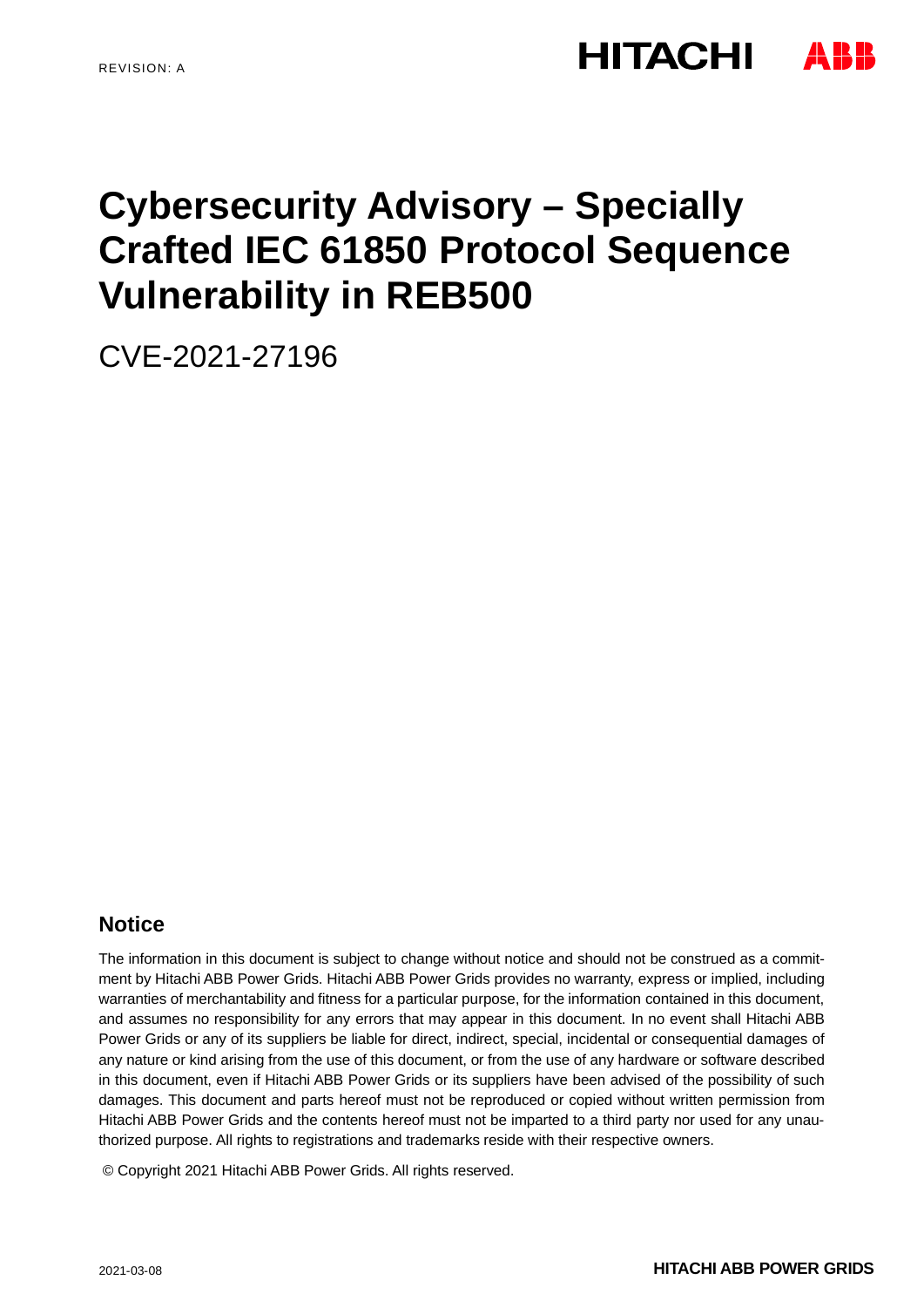## **Affected Products and versions**

REB500 7.3 REB500 7.4 REB500 7.5 REB500 7.6 REB500 8.2 REB500 8.3

# **Vulnerability ID**

CVE ID: CVE-2021-27196

### **Summary**

A privately reported vulnerability in which an attacker (having access to the IEC 61850 network with knowledge on how to reproduce the attack and knowing the IP address of the of the REB500 central unit) can force a shutdown of the IEC 61850 communication stack (MMS and GOOSE).

An attacker who successfully exploits this vulnerability can shut down the IEC 61850 communication stack, resulting in a denial-of-service situation. To clear the situation a manual reboot is required. During the reboot phase, the primary functionality of the device is not available.

# **Vulnerability Severity**

The severity assessment has been performed by using the FIRST Common Vulnerability Scoring System (CVSS) v3.1. The CVSS Environmental Score, which can affect the vulnerability severity, is not provided in this advisory since it reflects the potential impact of a vulnerability within the end-user organizations' computing environment; end-user organizations are therefore recommended to analyze their situation and specify the Environmental Score.

| CVSS v3.1 Base Score:     | 7.5 (High)                                                                                                                     |
|---------------------------|--------------------------------------------------------------------------------------------------------------------------------|
| CVSS v3.1 Temporal Score: | 7.2                                                                                                                            |
| CVSS v3.1 Vector:         | AV:N/AC:L/PR:N/UI:N/S:U/C:N/I:N/A:H/E:H/RL:O/RC:C                                                                              |
| CVSS v3.1 Link:           | https://nvd.nist.gov/vuln-metrics/cvss/v3-calculator?vec-<br>tor=AV:N/AC:L/PR:N/UI:N/S:U/C:N/I:N/A:H/E:H/RL:O/RC:C&version=3.1 |

# **Vulnerability Details**

A vulnerability exists in the command handling of the device included in the product revisions listed above. An attacker could exploit the vulnerability by using specially crafted message and force the IEC 61850 communication stack to stop cummunicating (MMS and GOOSE).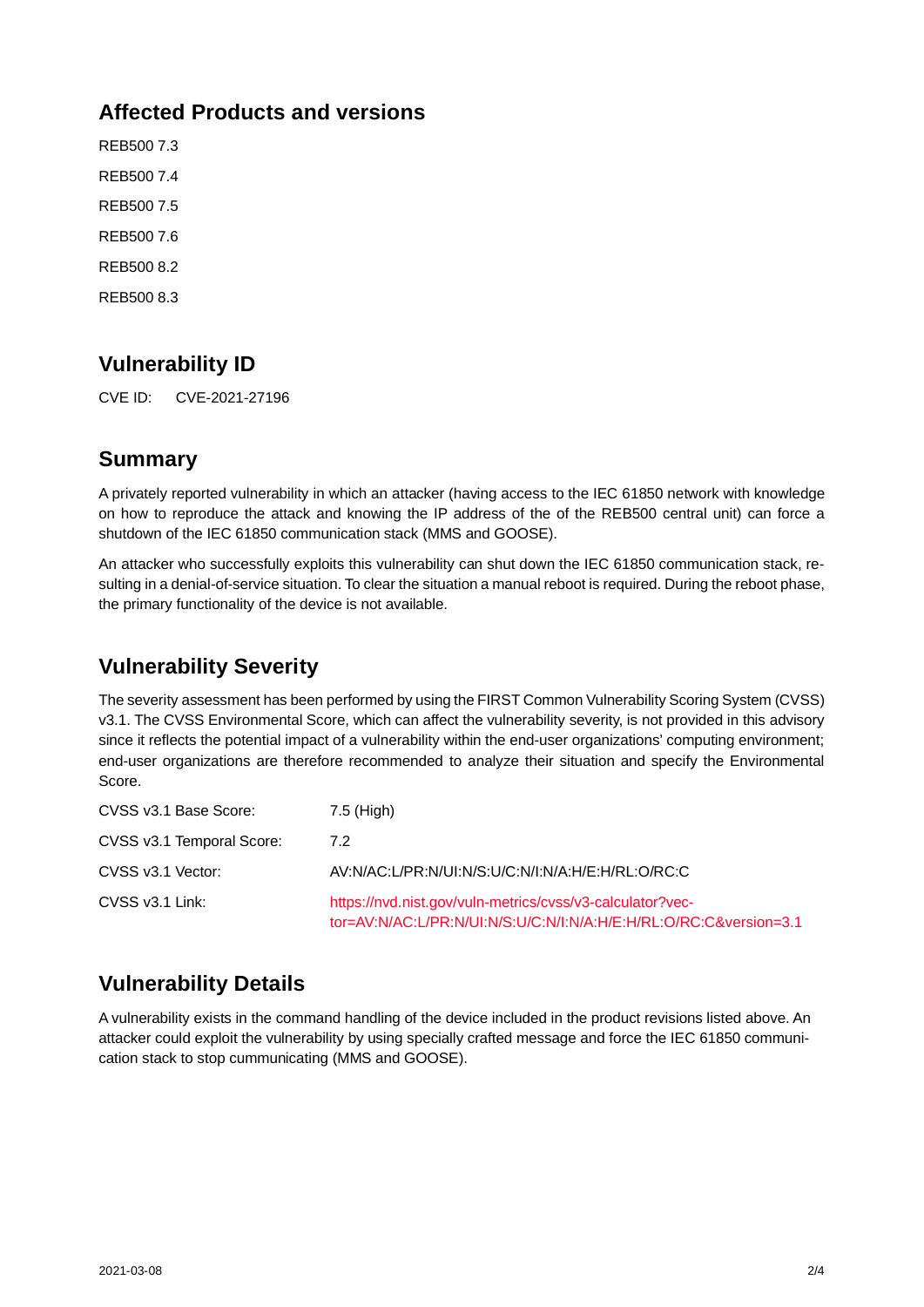## **Recommended immediate actions**

The problem is corrected in the following product versions:

REB500 7.6 Version 7.60.19 REB500 8.2 Version 8.2.0.5 REB500 8.3 Version 8.3.1.0

For REB500 7.3, 7.4, and 7.5, it is recommended to migrate to the REB500 7.6 Version 7.60.19 or later.

Hitachi ABB Power Grids recommends that customers apply the update at the earliest convenience.

# **Mitigation Factors**

Recommended security practices and firewall configurations can help protect a process control network from attacks that originate from outside the network. Such practices include that process control systems are physically protected from direct access by unauthorized personnel, have no direct connections to the Internet, and are separated from other networks by means of a firewall system that has a minimal number of ports exposed, and others that must be evaluated case by case. Process control systems should not be used for Internet surfing, instant messaging, or receiving e-mails. Portable computers and removable storage media should be carefully scanned for viruses before they are connected to a control system.

More information on recommended practices can be found in the Cybersecurity Deployment Guidelines for each product version.

### **Workarounds**

There is no workaround available.

# **Frequently Asked Questions**

#### **What is the scope of the vulnerability?**

An attacker who successfully exploits this vulnerability can force the IEC 61850 communication stack to stop communicating (MMS and GOOSE). A reboot is required to reenable IEC 61850 communication.

#### **What causes the vulnerability?**

The vulnerability is caused by a weakness in the message processing in the IEC 61850 protocol.

#### **What might an attacker use the vulnerability to do?**

An attacker who successfully exploited this vulnerability could force the IEC 61850 protocol stack to stop communicating (MMS and GOOSE). A reboot is required to reenable IEC 61850 communication. During the reboot phase, the primary functionality of the device is not available.

#### **How could an attacker exploit the vulnerability?**

An attacker could try to exploit the vulnerability by creating a specially crafted message and sending the message to an affected system node. This would require that the attacker has access to the system network, by connecting to the network either directly or through a wrongly configured or penetrated firewall, or that he installs malicious software on a system node or otherwise infects the network with malicious software. Recommended practices help mitigate such attacks, see section Mitigating Factors above.